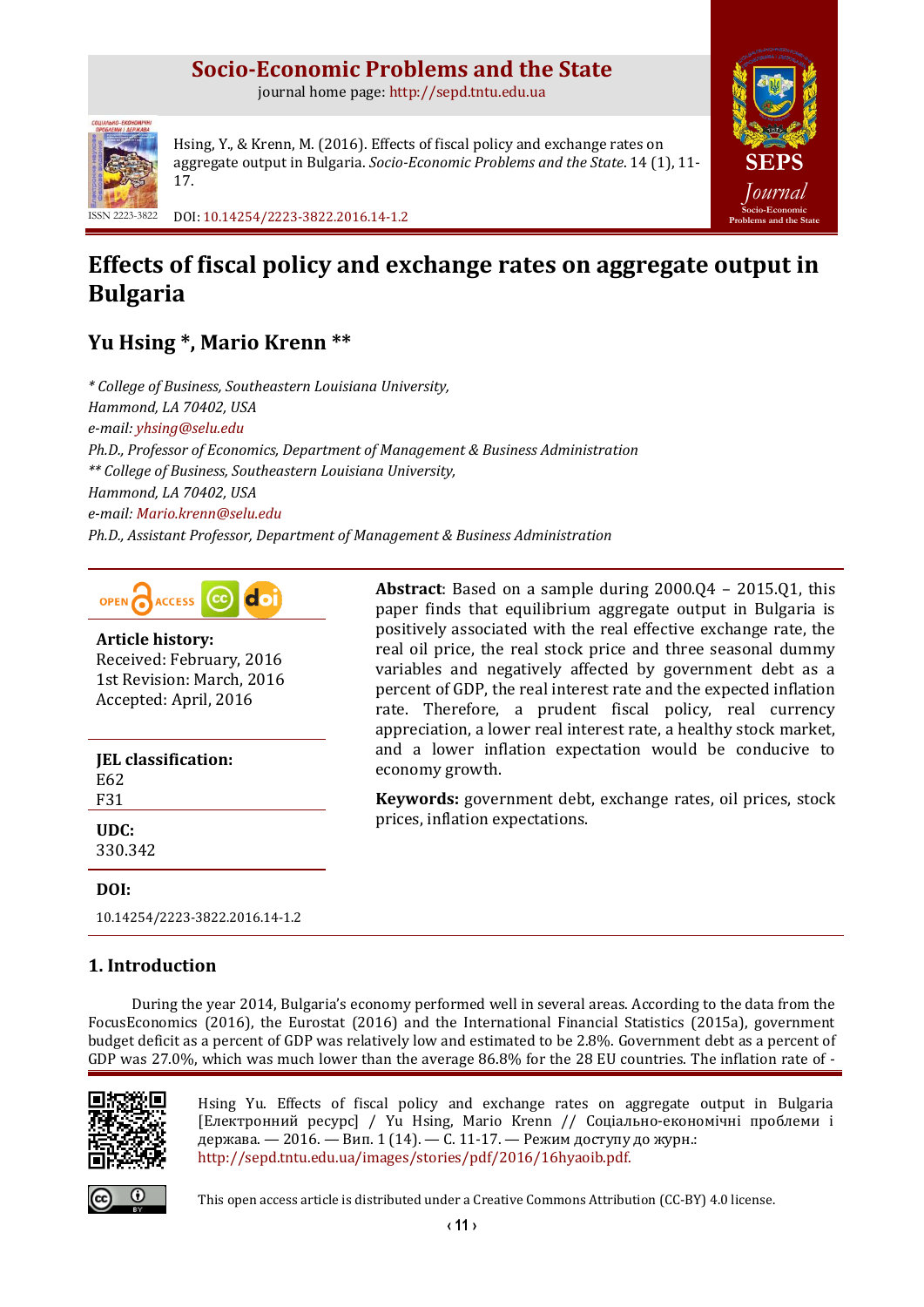1.41% suggests that the central bank conducted monetary policy properly and protected the value of the lev from erosion by inflation. The real effective exchange rate had been on the rise, meaning that the lev had real appreciation relative to a basket of other currencies. However, there were several weaknesses in Bulgaria's economy. The annual growth rate of real GDP was 1.706%, suggesting that labor, capital and other resources may not operate at full capacity. The average lending rate of 8.28% was higher than most EU countries, making household and business borrowings more costly. The unemployment rate of 11.76% implies that there was labor market slack that needs to be improved. International trade showed trade deficits in recent years including 585.4 million leva. The International Monetary Fund (2015b) provides a detailed assessment of Bulgaria's economy and makes suggestions for improvement.

Many studies have examined Bulgaria's economy in the area of fiscal policy (Economic Policy Institute, 2010; Karagyozova, 2013; Petrevski, Bogoev, and Tevdovski, 2015; Vasilev, 2015; Karagyozova-Markova, Deyanov, and Iliev, 2013), the exchange rate and international trade (Penkova-Pearson, 2011; Němec and Žídek, 2014; Papazoglou and Pentecost, 2016; Papazoglou, 2016), monetary policy (Petrevski, Bogoev, and Tevdovski, 2015; Vladova and Yanchev, 2015 ), the role of foreign direct investment in economic development (Popa, 2013; Trifonova and Trifonova, 2014), the recent financial crisis or stability (Dimitrova, K., & Fantacci, 2010; Marer, 2010; Furceri and Zdzienicka, 2011; Petkova, 2013), economic growth and fluctuations (Ivanov and Webster, 2010; Benczúr and Rátfai, 2010; Altunc and Aydın, 2013; Shishmanova, 2014), the banking sector (Houbenova-Delisivkova, 2014; Peshev, 2014), the labor market (Raleva, 2014; Maiväli and Stierle, 2015), and the role of education in economic growth (Neycheva, 2013), and other subjects. To the authors' best knowledge, few of the previous studies have applied aggregate demand and aggregate supply model in analyzing aggregate output in Bulgaria.

This paper focuses on the effects of a change in government debt as a percent of GDP and real appreciation or depreciation of the Bulgarian lev on aggregate output. Other relevant economic and business variables such as the real oil price, the real interest rate, the real stock price, and the expected inflation rate will be considered as well.

## **2. The model**

It is postulated that aggregate demand is determined by the inflation rate, government spending, government revenue, the real interest rate, the real oil price and the real exchange rate and that the inflation rate is a function of the expected inflation rate, short-run aggregate supply and the real oil price. We can express the reduced-form equation as:

$$
\overline{Y} = f(G - T, EX, OP, IR, SP, \pi^e)
$$
\n(1)

where

*Y* = equilibrium real GDP in Bulgaria, *G* = government spending, *T* = government revenue, *EX* = real effective exchange rate, *OP* = real oil price, *IR* = real interest rate, *SP* = real stock price, and  $\pi^e$  = expected inflation rate.

To measure the impact of fiscal policy on aggregate output, we substitute government debt as a percent of GDP (DY) for budget deficit as measured by G-T mainly because selling of government bonds tends to affect interest rates, which in turn would influence private spending and real GDP.

$$
\overline{Y} = w(DY, EX, OP, IR, SP, \pi^e)
$$
\n(2)

An analysis of the sample data indicates that real GDP shows seasonal variations. Thus, we include three seasonal dummy variables in the estimated equation:

$$
\overline{Y} = z(D_{\gamma}^{Y}, E_{\gamma}^{X}, OP, IR, SP, \pi^{e}, Q^{2}, Q^{3}, Q^{4})
$$
\n(3)

where *Q2*, *Q3* and *Q4* stand for the second, third and fourth quarters, respectively. We expect that equilibrium real GDP has a negative relationship with the real interest rate and the expected inflation rate, a positive relationship with the real stock price and three seasonal dummy variables, and an unclear relationship with government debt as a percent of GDP, the real effective exchange rate and the real oil price.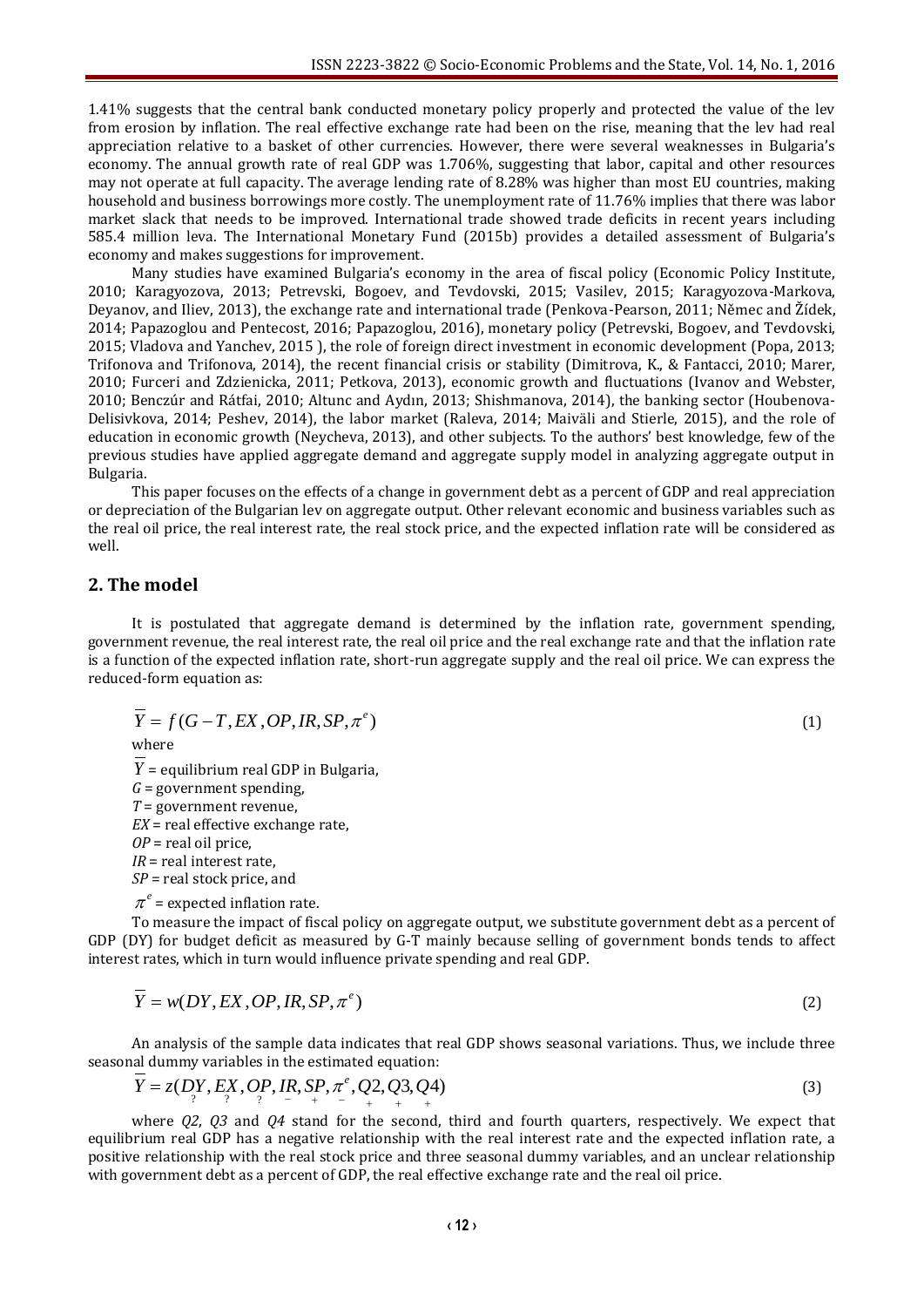Government debt is essential for many countries to improve infrastructures, stimulate economic activities, and make up for the budget shortfall in order to pursue full employment and economic growth. Nonetheless, when government debt is too high and unsustainable, it may cause a financial crisis because inability to pay back the debt may lead to downgrading of government bonds and a higher interest rate premium that investors demand for future loans. Furthermore, a relatively high government debt or deficit is likely to raise interest rates, crowd out private spending, and reduce aggregate demand and real GDP. Several recent studies show that more government debt or deficit raises interest rates in varying degrees or under certain conditions and may reduce private spending (Baldacci and Kumar, 2010; López, Riquelme and Muñoz, 2011; Hauner and Kumar, 2011; Gruber and Kami, 2012; Claeys, Moreno and Suriñach, 2012; Ağca and Celasun, 2012; Aisen and Hauner, 2013; Cebula and Cuellar, 2010; Cebula, 2014a, 2014b; Cebula, Angjellari-Dajci, and Foley, 2014) whereas other studies (Barro, 1989; Darrat, 1989, 1990; Findlay, 1990; Ostrosky, 1990) indicate that more government debt or deficit does not affect real GDP or interest rates.

If there is real currency appreciation, it tends to reduce net exports, shift aggregate demand to the left, reduce import prices and domestic inflation, and shift short-run aggregate supply to the right (Cheikh and Rault, 2014). Hence, the net effect is uncertain and can only be tested empirically. Many previous studies have examined the subject for developed and less developed countries, and the findings are inclusive (Upadhyaya, Mixon and Bhandari, 2004; Miteza, 2006; Bahmani-Oskooee and Kutan, 2008; Kalyoncu, Artan, Tezekici and Ozturk, 2008; Kim, An, and Kim, 2015). Whether these findings may apply to Bulgaria remains to be tested.

Bulgaria is a net oil importing country. A higher oil price tends to shift aggregate demand and short-run aggregate supply to the left and cause real GDP to decline (Hamilton, 1983, 1996; Mork, 1989). However, if a higher oil price is driven by aggregate demand shocks, the effect may be positive in the short run and negative in the long run; and if oil supply shocks cause the oil price to rise, real GDP tends to decline temporarily (Kilian, 2008a). Kilian (2008b) provides a good review of the impacts of oil prices on economic activities.

#### **3. Empirical results**

The data were collected from Eurostat published by the European Commission and the International Financial Statistics published by the International Monetary Fund. Real GDP is measured in million leva. The real effective exchange rate is trade-weighted exchange rate, and an increase means real appreciation. The real oil price is derived from the nominal oil price deflated by the consumer price index and measured in the lev per barrel. The real interest rate is represented by the government bond yield minus the expected inflation rate. The real stock price is represented by the share price deflated by the consumer price index. The expected inflation rate is calculated as the average inflation rate of the past four quarters. The estimated regression without the three seasonal dummy variables represents results for the first quarter.

Figure 1 presents scatter diagrams between real GDP and selected explanatory variables. Real GDP and government debt as a percent of GDP seem to show a negative relationship. The relationship between real GDP and the real effective exchange rate or the real oil price seems to be positive. Real appreciation instead of real depreciation would raise real GDP.

The ADF test is applied to determine whether each of the individual variables has a unit root. The critical values are approximately -3.5527, -2.9145 and -2.5950 at the 1%, 5% and 10% levels, respectively. Comparing with the test statistic, each of the time series variables has a unit root at the 5% level. The ADF test on the regression residuals shows that the test statistic of -3.6527 is greater than the critical value of -3.5600 in absolute values at the 1% level, suggesting that these time series variables are cointegrated.

Estimated parameters and other statistics are reported in Table 1. Approximately 97.51% of the change in equilibrium real GDP can be explained by the nine right-hand side variables. The F test shows that the whole regression is significant at the 1% level. The mean absolute percent error (MAPE) of 2.1004% suggests that the forecast error would be relatively small.

All the estimated coefficients are significant at the 1% level. Equilibrium real GDP is negatively influenced by government debt as a percent of GDP, the real interest rate and the expected inflation rate and positively impacted by the real effective exchange rate, the real oil price, the real stock price, and three seasonal dummy variables. In percentage terms and absolute values, the real effective exchange rate has the largest impact on equilibrium real GDP. If the real effective exchange rate rises 1%, equilibrium real GDP would decline 0.6693%. When government debt as a percent of GDP rises 1%, equilibrium real GDP would decrease 0.0927%. A 1% increase in the real oil price leads to a 0.0203% increase in equilibrium real GDP. If the real stock price rises 1%, equilibrium real GDP would rise 0.0188%, suggesting that an increase in the stock price increases household wealth and consumption spending. Other coefficients can be interpreted in a similar manner.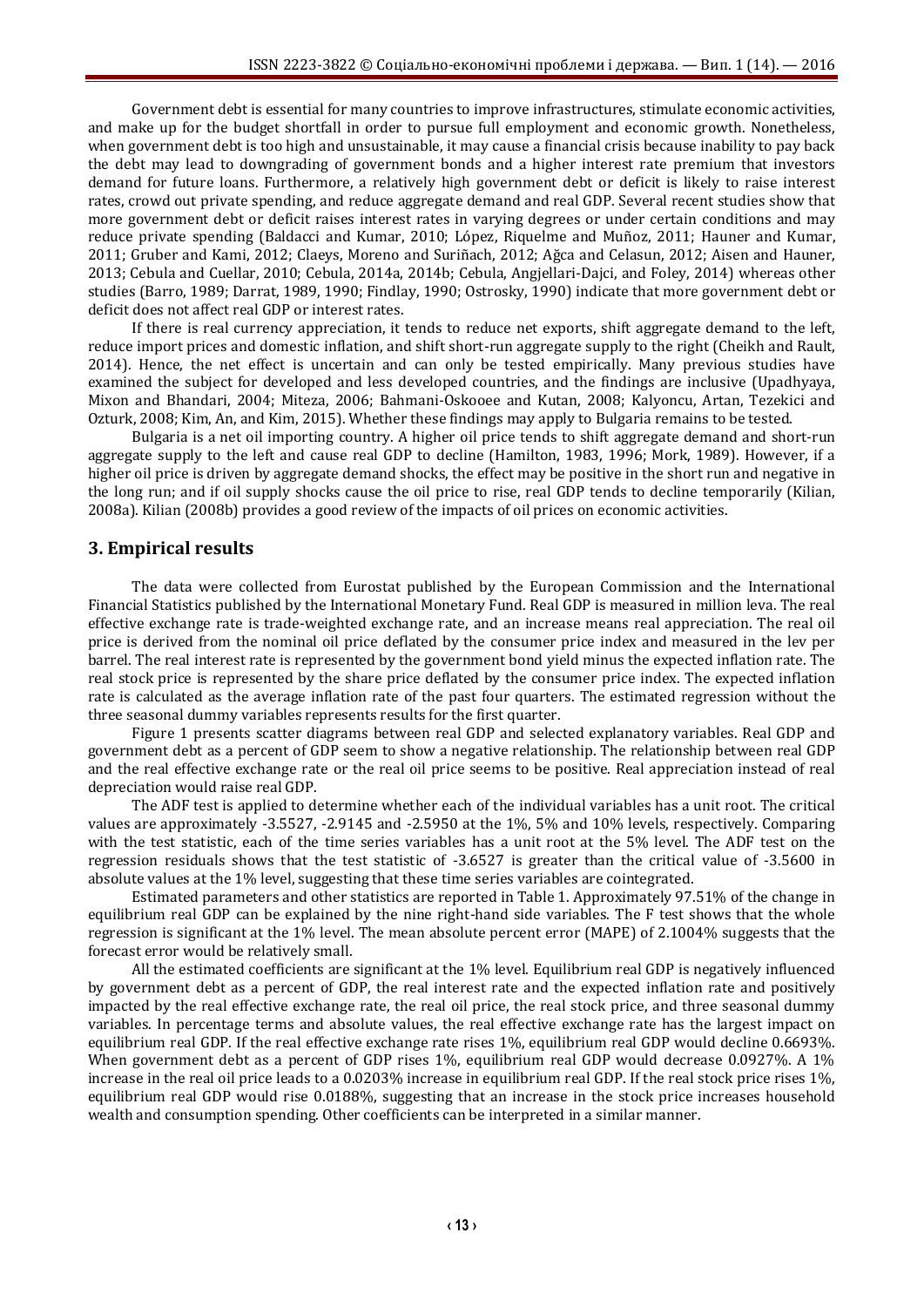

#### **Figure 1. Scatter diagrams**

*Notes: RGDP, DEBTY, REER and ROIP stand for real GDP, government debt as a percent of GDP, the real effective exchange rate and the real oil price, respectively.*

| Table 1. Estimated regression of log(equilibrium real GDP) in Bulgaria |                   |             |
|------------------------------------------------------------------------|-------------------|-------------|
| <b>Variable</b>                                                        | Coefficient       | z-Statistic |
| С                                                                      | 6.720617          | 698.9434    |
| Log(government debt/GDP ratio)                                         | $-0.092702$       | $-87.72116$ |
| Log(real effective exchange rate)                                      | 0.669273          | 191.0836    |
| Log(real oil price)                                                    | 0.020295          | 4.578116    |
| Real lending rate                                                      | $-0.014195$       | $-67.72970$ |
| Log(real stock price)                                                  | 0.018824          | 13.10759    |
| Expected inflation rate                                                | $-0.012102$       | -2926.580   |
| Q2                                                                     | 0.094148          | 36.86913    |
| Q3                                                                     | 0.249923          | 86.22402    |
| Q4                                                                     | 0.251642          | 130.2580    |
| R-squared                                                              | 0.975094          |             |
| Adjusted R-squared                                                     | 0.968452          |             |
| Akaike information criterion                                           | $-4.285113$       |             |
| Schwarz criterion                                                      | $-3.823290$       |             |
| F-statistic                                                            | 146.8134          |             |
| Methodology                                                            | EGARCH            |             |
| Mean absolute percent error (MAPE)                                     | 2.1004%           |             |
| Sample period                                                          | 2000.Q4 - 2015.Q1 |             |
| Sample size                                                            | 58                |             |

*Notes: All the coefficients are significant at the 1% level. EGARCH stands for the exponential generalized autoregressive conditional heteroscedasticity model.*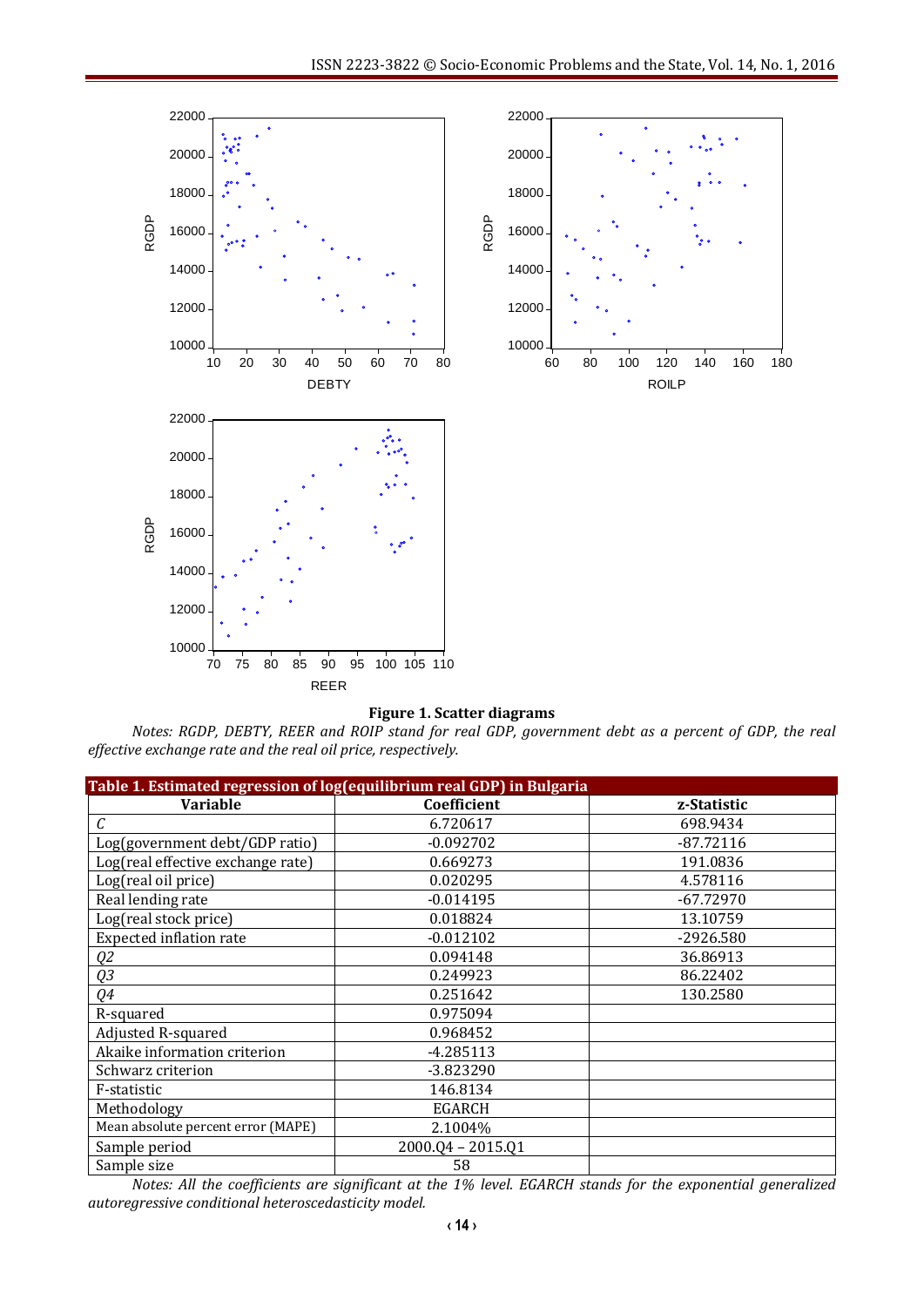Several other versions have been considered. If the real exchange rate defined as the units of the lev per U.S. dollar times relative prices in the U.S. and Bulgaria replaces the real effective exchange rate, the negative coefficient of the real exchange rate is significant at the 1% level. However, the coefficient of the real stock price or the real oil price becomes negative and significant at the 1% or 2.5% level mainly due to a high degree of multicollinearity. In comparison, the real effective exchange rate is a trade-weighted measure and is more appropriate as the majority of Bulgaria's trade was outside of the U.S. If the real government bond yield is replaced by the real lending rate, the coefficient of the real lending rate is estimated to be -0.0143 and significant at the 1% level, which is very similar to the coefficient of the real government bond yield. The MAPE of 2.2923% is slightly higher than that in Table 1 when the real government bond yield is used. If lagged German real GDP is included in the regression to represent foreign income, its positive coefficient is significant at the 1% level. However, in the base model without dummy variables, the coefficient of the real effective exchange rate becomes negative and significant at the 1% level due to a high degree of multicollinearity.

### **4. Summary and conclusions**

This paper has examined the relationship between real GDP and government debt, real depreciation or appreciation, and other relevant economic and business variables for Bulgaria. The exponential GARCH model is applied in empirical work. A lower government debt as a percent of GDP, real appreciation of the lev, a higher real oil price, a lower real interest rate, a higher real stock price, or a lower expected inflation rate tends to raise real GDP. Real GDP shows seasonal variations as real GDP in the second, third or fourth quarter is greater than real GDP in the first quarter.

Although Bulgaria has relatively low government debt as a percent of GDP, the result suggests that in order to purse economic growth, the Bulgarian government needs to reduce government debt as a percent of GDP. The positive impact of real appreciation on real GDP implies that the conventional wisdom to pursue real currency depreciation to stimulate exports for an economy would not work for Bulgaria. The Bulgarian authorities also need to maintain a lower real interest rate, a healthy stock market and a lower inflation expectation in order to increase aggregate output.

### **Appendix A. Supplementary material**

Supplementary data associated with this article can be found, in the online version, at <http://dx.doi.org/10.14254/2223-3822.2016.14-1.2>

#### **Funding**

The authors received no direct funding for this research.

#### **Citation information**

Hsing, Y., & Krenn, M. (2016). Effects of fiscal policy and exchange rates on aggregate output in Bulgaria. *Socio-Economic Problems and the State*. 14 (1), 11-17[. doi:10.14254/2223-3822.2016.14-1.2](http://dx.doi.org/10.14254/2223-3822.2016.14-1.2)

### **References**

- 1. Ağca, Ş. & Celasun, O. (2012). Sovereign debt and corporate borrowing costs in emerging markets. *Journal of International Economics*, 88(1), 198-208. [doi:10.1016/j.jinteco.2012.02.009](http://dx.doi.org/10.1016/j.jinteco.2012.02.009)
- 2. Aisen, A. & Hauner, D. (2013). Budget deficits and interest rates: a fresh perspective. *Applied Economics*, 45(17), 2501-2510.
- 3. Altunc, O. F. & Aydın, C. (2013). The relationship between optimal size of government and economic growth: Empirical evidence from Turkey, Romania and Bulgaria. *Procedia-Social and Behavioral Sciences*, *92*, 66-75. [doi:10.1016/j.sbspro.2013.08.639](http://dx.doi.org/10.1016/j.sbspro.2013.08.639)
- 4. Bahmani-Oskooee, M. & Kutan, A. M. (2008). Are devaluations contractionary in emerging economies of Eastern Europe? *Economic Change and Restructuring*, 41(1), 61-74. [doi:10.1007/s10644-008-9041-9](http://dx.doi.org/10.1007/s10644-008-9041-9)
- 5. Baldacci, E. & Kumar, M. (2010). Fiscal deficits, public debt, and sovereign bond yields. *IMF Working Papers*, 1-28.
- 6. Barro, R. J. (1989). The Ricardian Approach to Budget Deficits. *Journal of Economic Perspectives*, 3, 37-54. [doi:10.3386/w2685](http://dx.doi.org/10.3386/w2685)
- 7. Benczúr, P., & Rátfai, A. (2010). Economic fluctuations in Central and Eastern Europe: the facts. *Applied Economics*, *42*(25), 3279-3292. [doi:10.1080/00036840802112380](http://dx.doi.org/10.1080/00036840802112380)
- 8. Cebula, R. (2014a). *Impact of federal government budget deficits on the longer-term real interest rate in the US: evidence using annual and quarterly Data*, 1960-2013.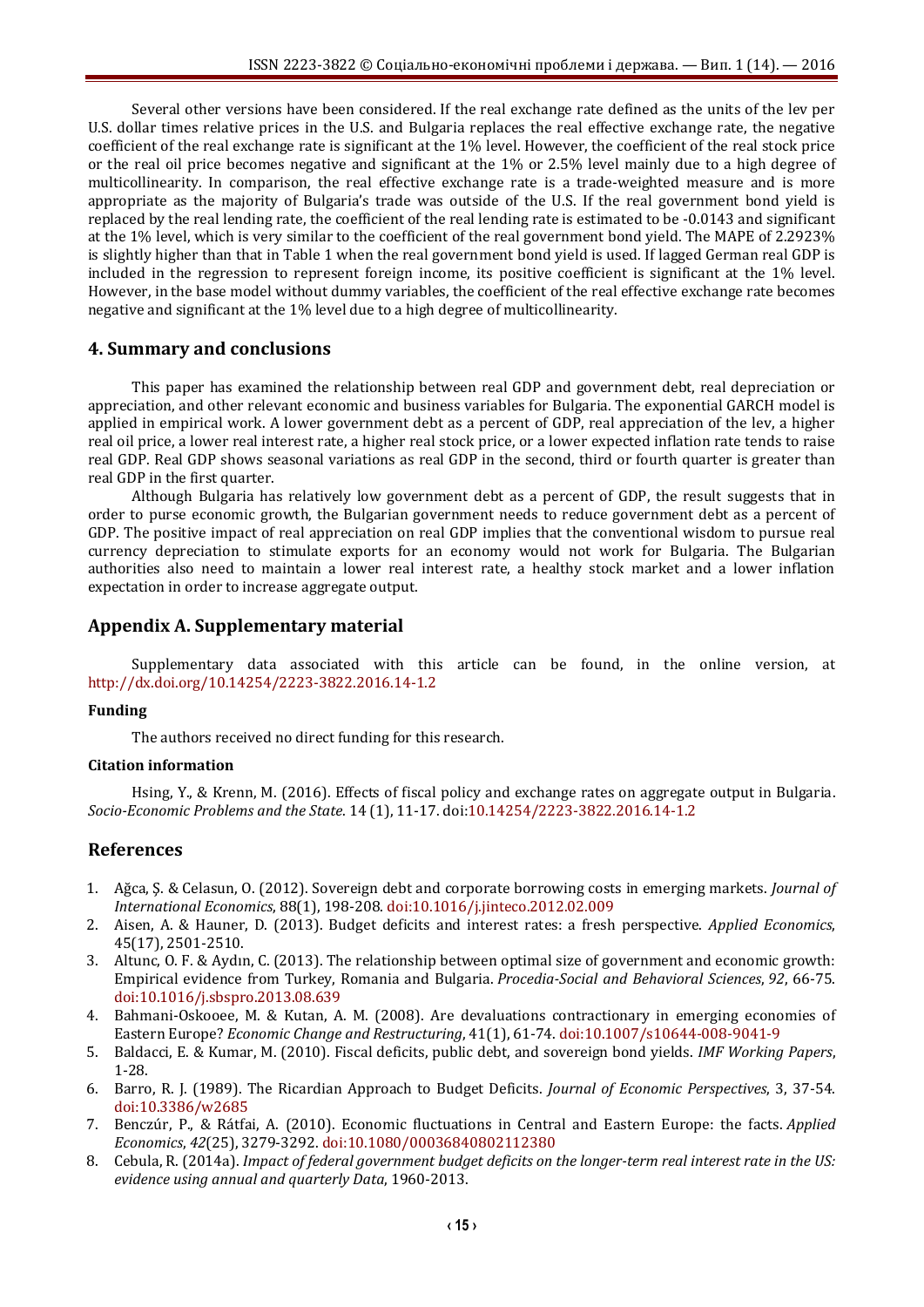- 9. Cebula, R. J. (2014b). An empirical investigation into the impact Of US federal government budget deficits on the real interest rate yield on intermediate-term treasury issues. 1972–2012. *Applied Economics*, 46, 3483- 3493. [doi:10.1080/00036846.2014.932050](http://dx.doi.org/10.1080/00036846.2014.932050)
- 10. Cebula, R. J. & Cuellar, P. (2010). Recent evidence on the impact of government budget deficits on the ex-ante real interest rate yield on Moody's baa-rated corporate bonds. *Journal of Economics and Finance*, 34, 301- 307. [doi:10.1007/s12197-008-9074-y](http://dx.doi.org/10.1007/s12197-008-9074-y)
- 11. Cebula, R. J., Angjellari-Dajci, F. and Foley, M. (2014). An exploratory empirical inquiry into the impact of federal budget deficits on the ex post real interest rate yield on ten year treasury notes over the last half century. *Journal of Economics and Finance*, 38, 712-720. [doi:10.1007/s12197-014-9280-8](http://dx.doi.org/10.1007/s12197-014-9280-8)
- 12. Claeys, P., Moreno, R. and Suriñach, J. (2012). Debt, interest rates, and integration of financial markets. *Economic Modelling*, 29(1), 48-59. [doi:10.1016/j.econmod.2011.05.009](http://dx.doi.org/10.1016/j.econmod.2011.05.009)
- 13. Darrat, A. F. (1989). Fiscal deficits and long-term interest rates: further evidence from annual data. *Southern Economic Journal*, 56, 363-373.
- 14. Darrat, A. F. (1990). Structural federal deficits and interest rates: some causality and cointegration tests. *Southern Economic Journal*, 56, 752-759.
- 15. Dimitrova, K. & Fantacci, L. (2010). Financial stability, monetary autonomy and fiscal interference: Bulgaria in search of its way, 1879-1913. *William Davidson Institute Working Paper* Number 979, University of Michigan.
- 16. Economic Policy Institute (2010). *Fiscal Policy and Management of the Fiscal Deficit: Implications and Conclusions for Bulgaria*.
- 17. European Commission (2016). *Eurostat***.** <http://ec.europa.eu/eurostat>
- 18. Findlay, D. W. (1990). Budget deficits, expected inflation and short-term real interest rates: evidence for the US. *International Economic Journal*, 4, 41-53.
- 19. FocusEconomics (2016) Bulgaria Economic Outlook[. http://www.focus-economics.com/](http://www.focus-economics.com/)
- 20. Furceri, D. & Zdzienicka, A. (2011). The real effect of financial crises in the European transition economies1. *Economics of Transition*, 19(1), 1-25. [doi:10.1111/j.1468-0351.2010.00395.x](http://dx.doi.org/10.1111/j.1468-0351.2010.00395.x)
- 21. Gruber, J. W. & Kamin, S. B. (2012). Fiscal positions and government bond yields in OECD countries. *Journal of Money, Credit and Banking*, 44(8), 1563-1587. [doi:10.1111/j.1538-4616.2012.00544.x](http://dx.doi.org/10.1111/j.1538-4616.2012.00544.x)
- 22. Hamilton, J. D. (1983). Oil and the macroeconomy since World War II. *The Journal of Political Economy*, 228- 248.
- 23. Hamilton, J. D. (1996). This is what happened to the oil price–macroeconomy relationship. *Journal of Monetary Economics*, 38, 215–220.
- 24. Hauner, D. & Kumar, M. S. (2011). Interest rates and budget deficits revisited–evidence from the G7 countries. *Applied Economics*, 43(12), 1463-1475.
- 25. Houbenova-Delisivkova, T. (2014). Banks' strategies towards non-performing loans in Bulgaria: problems, challenges of the regulation and policies alternatives. *Journal of Financial and Monetary Economics*, 1(1), 168- 179.
- 26. Institute for Market Economics (2012). *Fiscal rules: literature review, implementation, and implications for Bulgaria*. Ministry of Finance of the Republic of Bulgaria.
- 27. International Monetary Fund (2015a). *International Financial Statistics*.
- 28. International Monetary Fund (2015b). *Article IV consultation–staff report; press release; and statement by the executive director for Bulgaria*, MF Country Report No. 15/119.
- 29. Ivanov, S. and Webster, C. (2010). Decomposition of economic growth in Bulgaria by industry. *Journal of Economic Studies*, 37(2), 219-227. [doi:10.1108/01443581011043609](http://dx.doi.org/10.1108/01443581011043609)
- 30. Kalyoncu, H., Artan, S., Tezekici, S., & Ozturk, I. (2008). Currency devaluation and output growth: an empirical evidence from OECD countries. *International Research Journal of Finance and Economics*, 14, 232-238.
- 31. Karagyozova, K. (2013). *Fiscal Policy and Economic Growth in Bulgaria*. Bulgarian National Bank. Discussion Paper. ISBN 978–954–8579–50–6
- 32. Karagyozova-Markova, K., Deyanov, G. & Iliev, V. (2013). Fiscal policy and economic growth in Bulgaria. *In 2nd research conference on policy nexus and the global environment: a new consensus emerging from the Crisis,*  April.
- 33. Kilian, L. (2008a). Not all oil price shocks are alike: disentangling demand and supply shocks in the crude oil market. *CEPR Discussion Paper* No. 5994.
- 34. Kilian, L. (2008b). The economic effects of energy price shocks. *Journal of Economic Literature*, 46, 871–909. doi:[10.1257/jel.46.4.871](http://dx.doi.org/10.1257/jel.46.4.871)
- 35. Kim, G., An, L. & Kim, Y. (2015). Exchange rate, capital flow and output: developed versus developing economies. *Atlantic Economic Journal*, 43, 195-207. [doi:10.1007/s11293-015-9458-2](http://dx.doi.org/10.1007/s11293-015-9458-2)
- 36. López, Eduardo E., Riquelme, E. L. E. V., and Muñoz, E. (2011). *Long–term interest rate and fiscal policy*. Central Bank of Chile.
- 37. Marinov, G. and Badivuku-Pantina, M. (2010). Views about market economy during transition–a parallel between Kosovo and Bulgaria. In *The Global Crisis and Economic Development International Conference*, May.